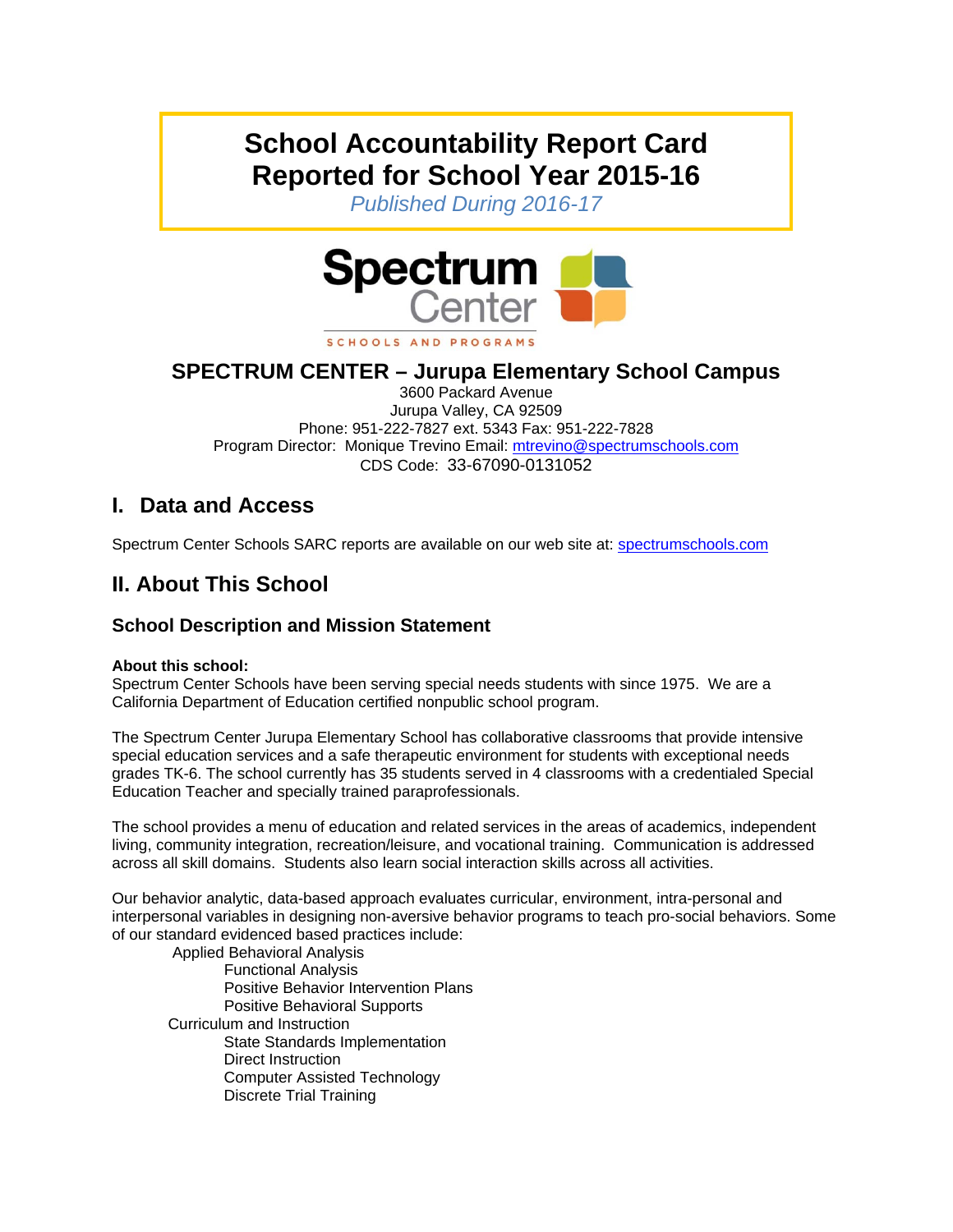#### Ongoing Progress Monitoring Curriculum Based Measurements Content based Assessments Standardized Assessments

Data is collected on academic achievement and on each Individualized Educational Plan (IEP) goal weekly. The data is reviewed monthly to assess the student's progress. Lessons plans are revised as needed to assure student learning. A progress report and/or report card is completed for every student and is provided to both the parent and LEA quarterly per the IEP and master contract.

Spectrum Center Schools monitor progress on targeted campus goals quarterly. An Internal Accountability Review is conducted annually.

#### **Mission Statement:**

Our mission is to provide personalized, evidence-based educational services for non-traditional learners in collaboration with families and public school districts.

### **Opportunities for Parental Involvement**

Parents are involved in the student enrollment process, parent/teacher conferences, IEP development and approval.

There are opportunities for parents to attend school events such as, open house, talent show, and parent teacher conference. These events give parents/care-providers the opportunity to see what their children are learning and how much they are working on building their social skills. Parents/care-providers also have the opportunity to meet other parents/care-providers, which can help with finding out resources for their children and themselves.

Teachers communicate with parents on a daily or weekly basis to touch base and share how the child's day/week went as well as ask for parent input.

When needed, Spectrum Center has provided trainings to help parents with challenges at home, such as ABA principles, video modeling for those with Autism, as well as other training.

### **Student Enrollment by Grade Level (School Year 2015-16)**

| <b>Grade Level</b> | <b>Number of Students</b> | <b>Grade Level</b>         | <b>Number of Students</b> |
|--------------------|---------------------------|----------------------------|---------------------------|
| Kindergarten       | 6                         | <b>Ungraded Elementary</b> |                           |
| Grade 1            | 3                         | Grade 9                    |                           |
| Grade 2            |                           | Grade 10                   |                           |
| Grade 3            |                           | Grade 11                   |                           |
| Grade 4            |                           | Grade 12                   |                           |
| Grade 5            | 5                         | <b>Ungraded HS</b>         |                           |
| Grade 6            | 8                         | <b>Post-Secondary</b>      |                           |
| Grade 7            |                           |                            |                           |
| Grade 8            |                           | <b>Total Enrollment</b>    | 35                        |

This table displays the number of students enrolled in each grade level (determined by age) at the school.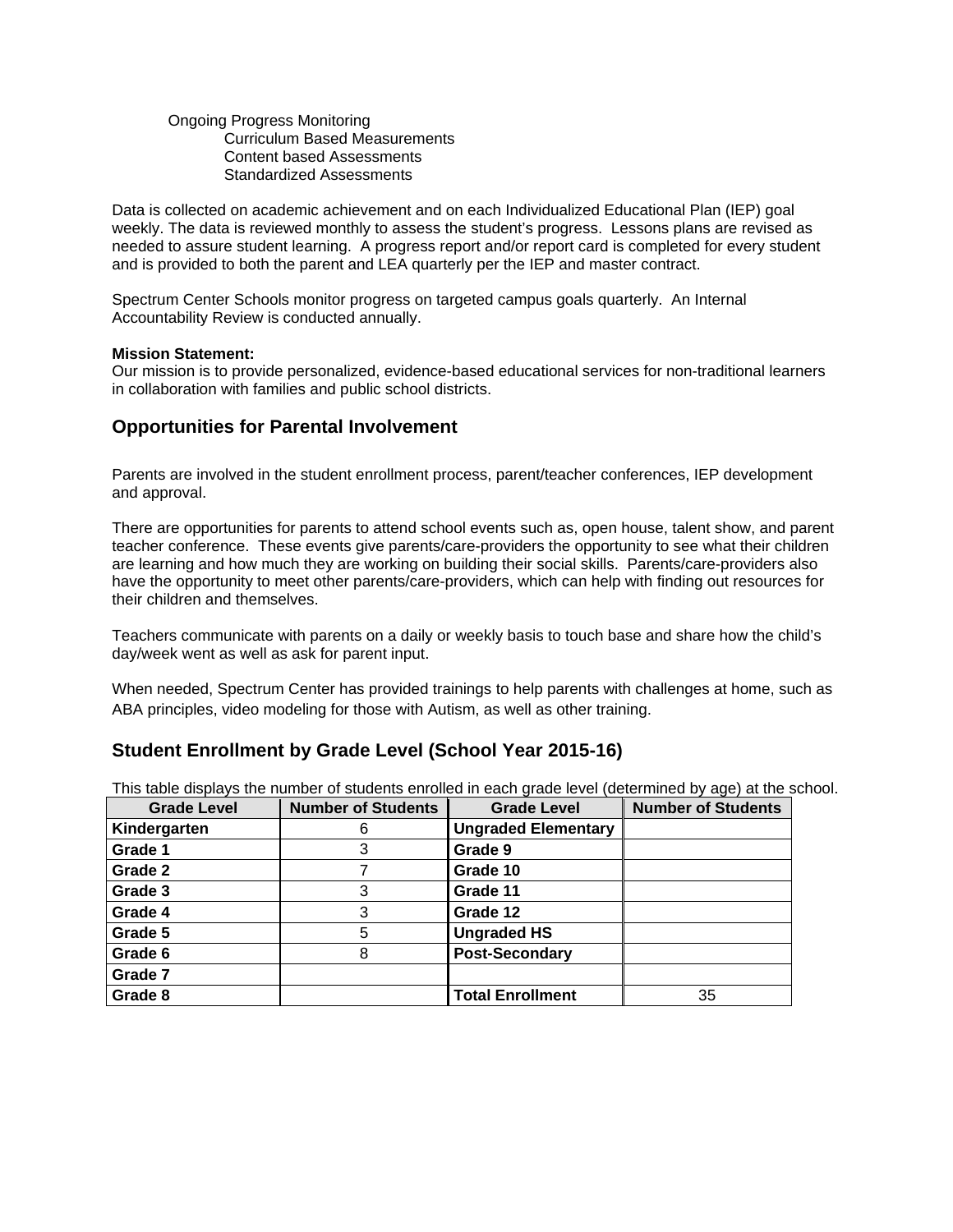# **Student Enrollment by Group**







### **Average Class Size**

Our model is to provide small classroom sizes; our classrooms can accommodate up to 12 students per classroom. Students are in classrooms according to grade, academic and functional level. In the 2015- 16 school years, the Spectrum Jurupa Elementary Campus served an average of 32 students in 4 classrooms.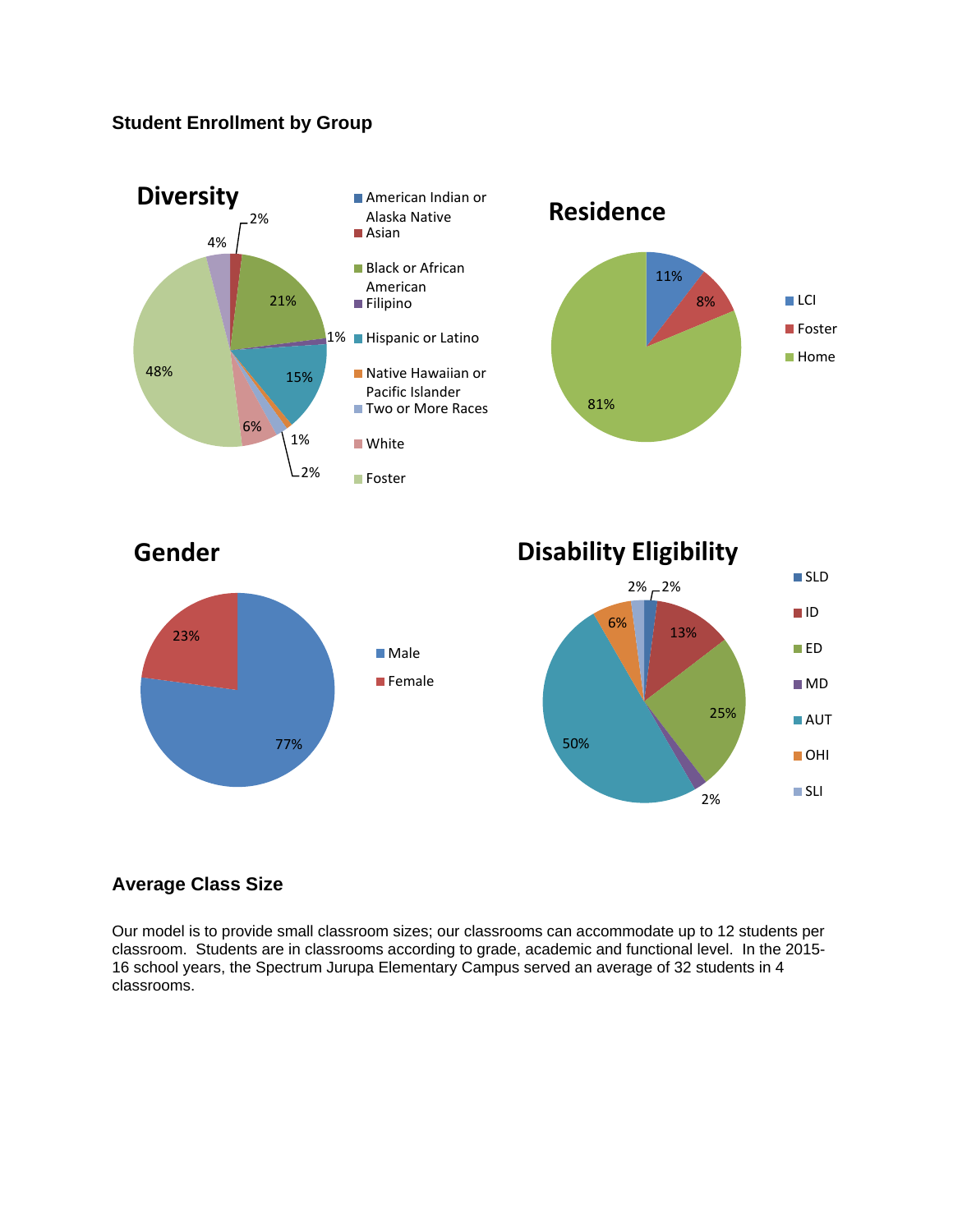# **III. School Climate**

#### **School Safety Plan (School Year 2015-16)**

All staff receives required trainings including, but not limited to: 1<sup>st</sup> Aide/CPR, Hughes Bill, incident report writing, emergency preparedness, blood borne pathogens, student supervision, safety in the work place, sexual harassment, abuse reporting and universal precautions.

The campus Administration is responsible for monitoring monthly classroom safety and risk abatement checklist, maintaining adequate first aide and blood borne pathogen supplies and reviewing safety incidents as needed.

Morning sweeps of the grounds are conducted by the Administration to insure the campus is secure and free from dangerous debris.

Jurupa Elementary Campus has a system of training and drills to address the need for safety should disaster strike the campus during business hours.

- 1. The Administration conducts monthly fire drills with staff and students.
- 2. Duck and Cover drills are coordinated by the Administration and are implemented once a month with students.
- 3. Emergency Preparedness Training takes place annually. The training consists of earthquake building damage disaster, shelter in place and violent intruder protection.

An emergency preparedness drill is conducted annually with staff to practice what is covered in the Emergency Preparedness Training.

Emergency preparedness includes monthly fire drills, monthly earthquake drills, monthly OSHA building checks, an annual fire inspection and an annual disaster drill which includes earthquake preparedness, shelter in place, violent intruder protection and an annual exposure control plan.

# **IV. School Facilities**

### **School Facility Conditions and Improvement Plan (School Year 2016-17)**

The Spectrum Center Jurupa Elementary Campus is located on site at an active public school campus, Ina Arbuckle Elementary.

#### **Maintenance and Repair:**

The Administration is responsible for all campus repairs and coordinates with the District Maintenance Specialist to ensure repairs are completed.

#### **Cleaning Process and Schedule:**

The District also provides janitorial, in order to ensure that all classrooms, offices, cafeteria, and restrooms are cleaned on a daily basis.

#### **Modernizing or New School Construction Projects:** NA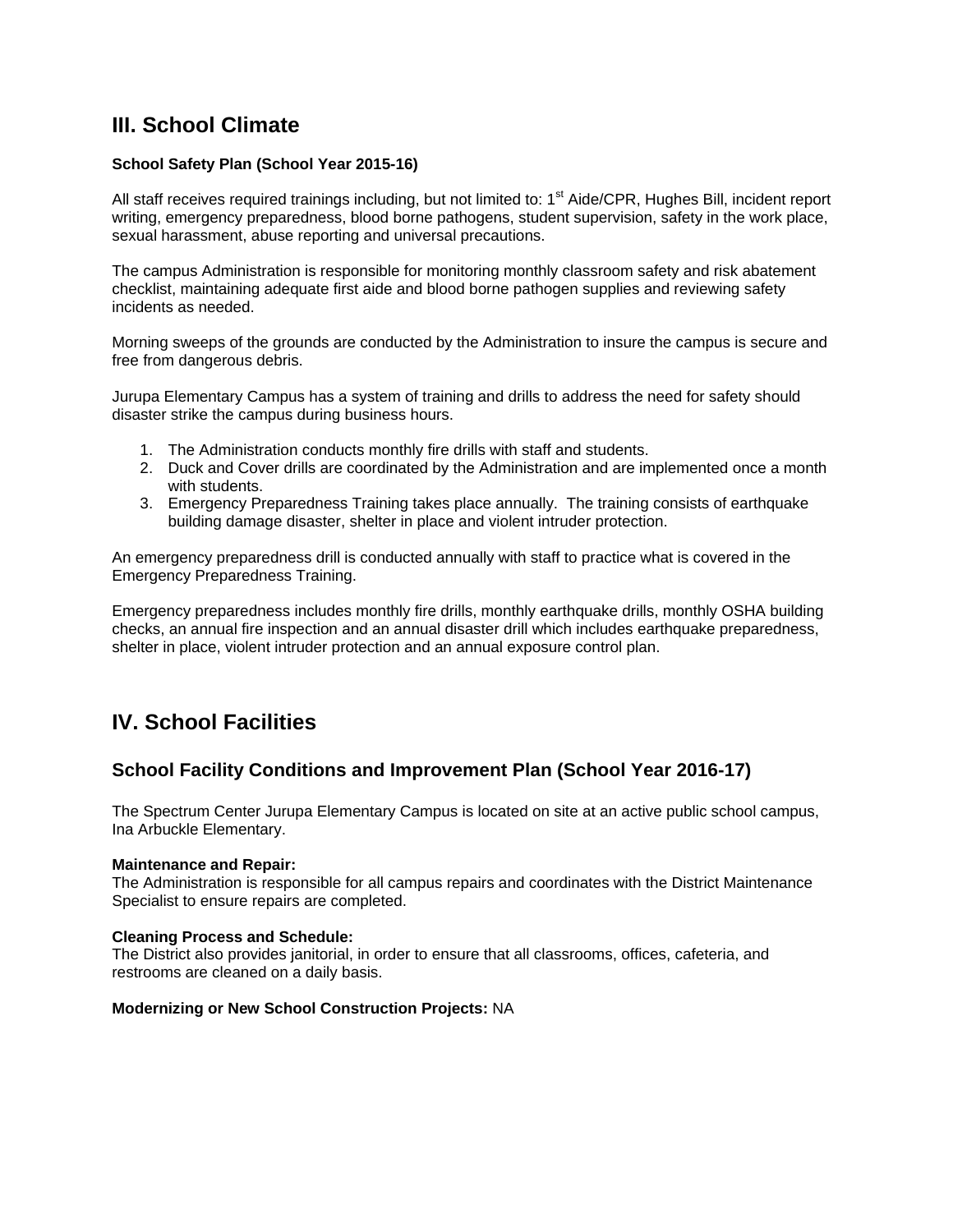|                                                                                  | <b>Repair Status</b> |         |      |      | <b>Repair Needed and</b>       |  |
|----------------------------------------------------------------------------------|----------------------|---------|------|------|--------------------------------|--|
| <b>System Inspected</b>                                                          | <b>Exemplary</b>     | Good    | Fair | Poor | <b>Action Taken or Planned</b> |  |
| Systems: Gas Leaks,<br>Mechanical/HVAC,<br>Sewer                                 |                      | $\star$ |      |      | n/a                            |  |
| <b>Interior: Interior</b><br><b>Surfaces</b>                                     |                      | $\star$ |      |      | n/a                            |  |
| <b>Cleanliness: Overall</b><br>Cleanliness, Pest/<br>Vermin Infestation          |                      | $\star$ |      |      | n/a                            |  |
| <b>Electrical: Electrical</b>                                                    |                      | $\star$ |      |      | n/a                            |  |
| <b>Restrooms/Fountains:</b><br>Restrooms, Sinks/<br>Fountains                    |                      | $\star$ |      |      | n/a                            |  |
| Safety: Fire Safety,<br><b>Hazardous Materials</b>                               |                      | $\star$ |      |      | n/a                            |  |
| <b>Structural: Structural</b><br>Damage, Roofs                                   |                      | $\star$ |      |      | n/a                            |  |
| <b>External:</b><br>Playground/School<br>Grounds, Windows/<br>Doors/Gates/Fences |                      | $\star$ |      |      | n/a                            |  |
| <b>Overall Rating</b>                                                            |                      | $\star$ |      |      | n/a                            |  |

# **School Facility Good Repair Status (School Year 2016-17)**

# **V. Teachers**

# **Teacher Credentials**

| <b>Teachers</b>                                  | <b>School Year</b> |  |  |
|--------------------------------------------------|--------------------|--|--|
|                                                  | 2015-16            |  |  |
| <b>Number of campus classrooms</b>               |                    |  |  |
| <b>Clear Level 2</b>                             |                    |  |  |
| <b>Preliminary Level 1</b>                       |                    |  |  |
| <b>Intern</b>                                    | 2                  |  |  |
| <b>PIP/STSP</b>                                  |                    |  |  |
| <b>Emergency Substitute</b><br>(Classroom Aides) | 3                  |  |  |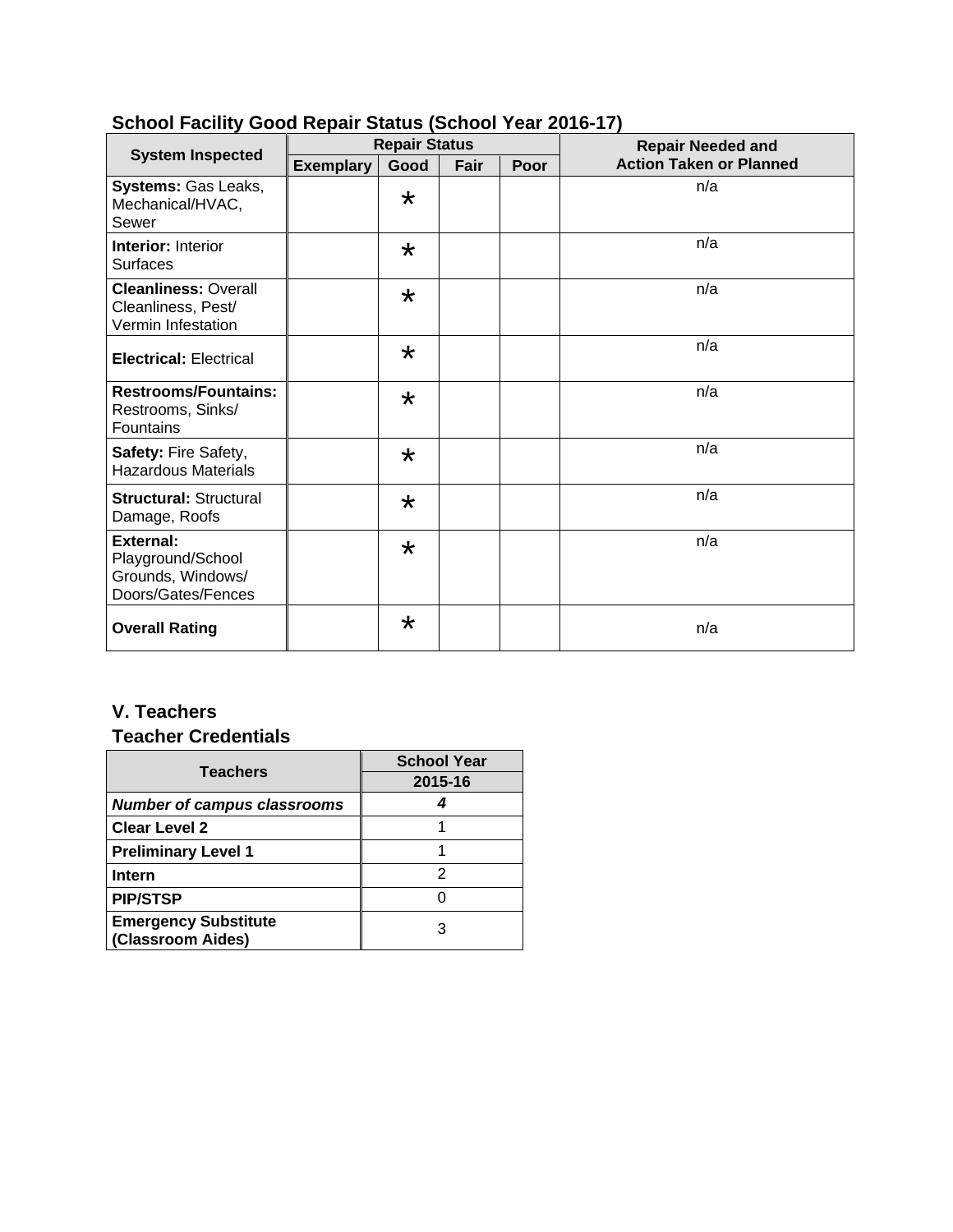# **VI. Support Staff**

**Other Support Staff (School Year 2015-16)** 

| <b>Title</b>                                    | <b>Number of FTE</b><br><b>Assigned to</b><br><b>School</b> |
|-------------------------------------------------|-------------------------------------------------------------|
| <b>Senior Behavior Analyst</b>                  |                                                             |
| <b>Curriculum and Instruction Specialist</b>    |                                                             |
| <b>Education Coordinator</b>                    |                                                             |
| <b>Therapists</b>                               | 0                                                           |
| <b>Speech/Language/Hearing Specialist</b>       | O                                                           |
| <b>Occupational Therapists</b>                  | O                                                           |
| <b>Adapted Physical Education</b>               |                                                             |
| <b>Transportation Support</b>                   |                                                             |
| <b>Behavioral/Instructional Classroom Aides</b> | 9                                                           |

# **VII. Curriculum and Instructional Materials**

**Instructional Materials (School Year 2016-17)** 

| <b>Core Curriculum Area</b>       | <b>Quality, Currency,</b><br>and Availability of<br><b>Textbooks and</b><br><b>Instructional</b><br><b>Materials * Need to</b><br>import the campus'<br><b>Materials form</b> | <b>Percent of Pupils</b><br><b>Who Lack Their</b><br>Own<br><b>Assigned</b><br><b>Textbooks and/or</b><br><b>Instructional</b><br><b>Materials</b> | <b>Most Recent SBE or</b><br><b>Local Governing</b><br><b>Agency Approved</b><br><b>Textbooks and</b><br><b>Instructional</b><br><b>Materials</b> |
|-----------------------------------|-------------------------------------------------------------------------------------------------------------------------------------------------------------------------------|----------------------------------------------------------------------------------------------------------------------------------------------------|---------------------------------------------------------------------------------------------------------------------------------------------------|
| <b>Reading/Language Arts</b>      | $\star$                                                                                                                                                                       | $O\%$                                                                                                                                              | yes                                                                                                                                               |
| <b>Mathematics</b>                | $\star$                                                                                                                                                                       | $O\%$                                                                                                                                              | ves                                                                                                                                               |
| <b>Science</b>                    | $\star$                                                                                                                                                                       | O%                                                                                                                                                 | ves                                                                                                                                               |
| <b>History-Social Science</b>     | $\star$                                                                                                                                                                       | O%                                                                                                                                                 | ves                                                                                                                                               |
| <b>Foreign Language</b>           | $\star$                                                                                                                                                                       | O%                                                                                                                                                 | yes                                                                                                                                               |
| <b>Health</b>                     | $\star$                                                                                                                                                                       | O%                                                                                                                                                 | ves                                                                                                                                               |
| <b>Visual and Performing Arts</b> | $\star$                                                                                                                                                                       | O%                                                                                                                                                 | yes                                                                                                                                               |

# **VIII. School Finances**

**Expenditures per Pupil (Fiscal Year 2015-16)** 

| <b>Total Dollars</b> | Dollars per student | <b>Average Teacher Salary</b> |
|----------------------|---------------------|-------------------------------|
| \$784,980            | ,428<br>$J_{LL}$    | \$59,639                      |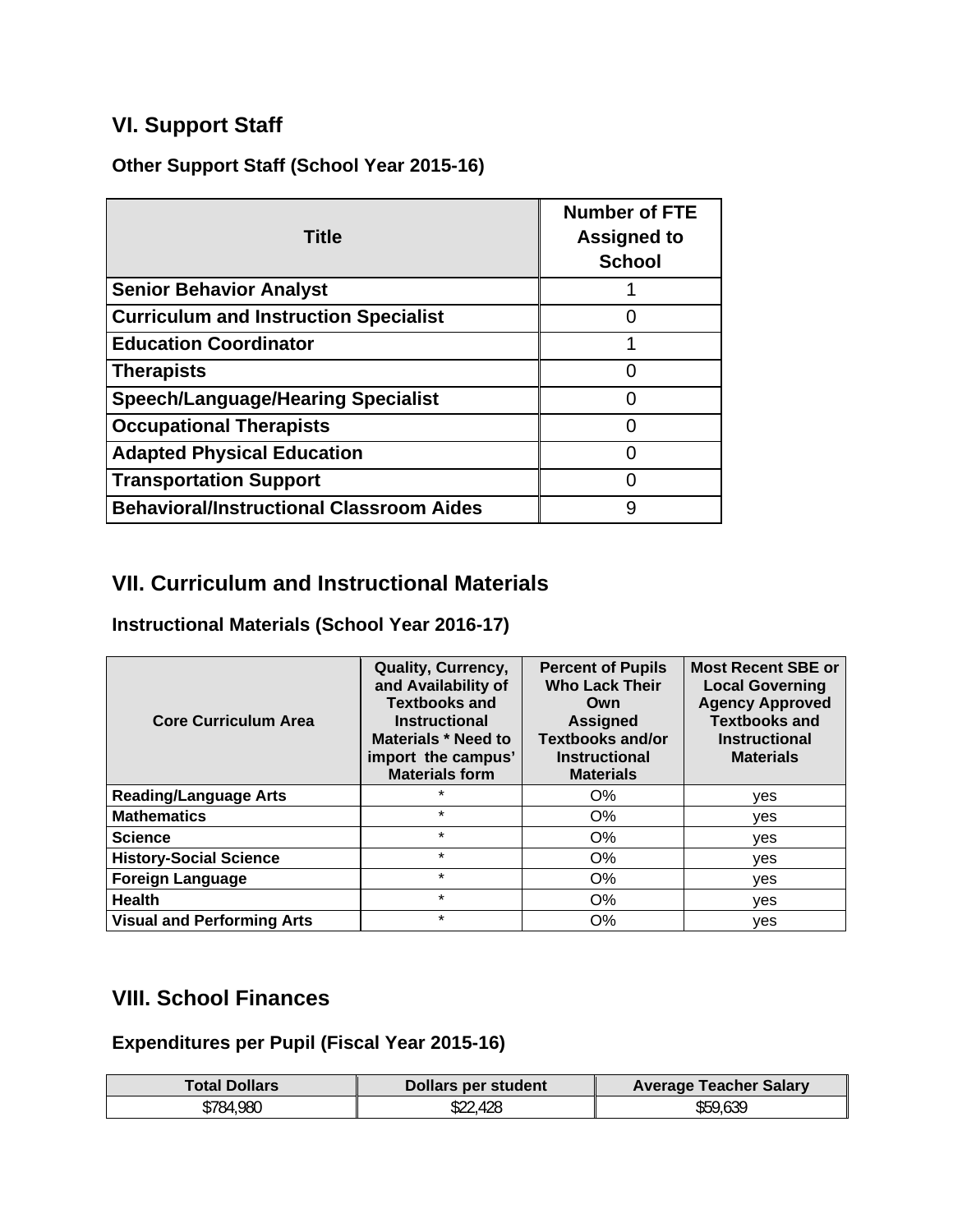# **Types of Services Provided**

Spectrum Center Schools works cooperatively with local school districts to develop a customized curriculum for each student based on the student's Individual Education Program (IEP), abilities, interests and goals. The Spectrum Center Schools meet state education standards and are based on the principals of Applied Behavior Analysis (ABA). ABA is a discipline devoted to the understanding and improvement of human behavior. Spectrum's ABA curriculum includes specific strategies for preventing behaviors of concern, teaching alternative appropriate behavior, teaching self-control strategies, improving learning skills and responding to behaviors of concern in a safe and respectful manner.

Spectrum Center Schools serve students with emotional disturbance or developmental disabilities who benefit from a consistent and structured program, with an emphasis on a successful transition to a less restrictive environment. The students receive individualized instruction in academic, social and behavioral skills, including independent living and vocational skills in a low student to instructor ratio.

Spectrum Center Schools also serve students with autism, who receive a continuum of specialized education services in dedicated classrooms. Applied Behavior Analysis is the foundation of Spectrum's approach to teaching children with autism in an environment that is predictable, consistent, structured and positive. Spectrum's curriculum for students with autism in highly structured involves repeated presentation of instruction and focuses on communication, behavior, social and academic skills in a low student to instructor ratio.

All related services are provided by the District per the students Individual Education Program- Therapist, Speech and Language Therapy, Occupational Therapy, Adapted Physical Education, and Assistive Technology are provided by the District.

| Category                        | <b>Spectrum Schools</b><br><b>Amount</b> | <b>State Average</b><br>(ADA < 1,500) |  |
|---------------------------------|------------------------------------------|---------------------------------------|--|
| <b>Beginning Teacher Salary</b> | 51,000                                   | \$40.329                              |  |
| <b>Mid-Range Teacher Salary</b> | 60,400                                   | \$59.804                              |  |
| <b>Highest Teacher Salary</b>   | 70,300                                   | \$79,279                              |  |
| <b>Average Director Salary</b>  | 84.706                                   | \$91,712                              |  |

## **Teacher and Administrative Salaries (Fiscal Year 2015-16)**

# **IX. Student Performance**

### **Standardized Testing and Reporting**

Our goal is to help students earn required credits and acquire necessary skills for success — now and in the future The Student Growth Percentile (SGP) reports student progress compared to millions of academic peers

in general and special education nationwide. The typical SGP score is at least 35 for math and reading.

Spectrum Center students were on average five grade levels behind in reading and math at time of entry**.**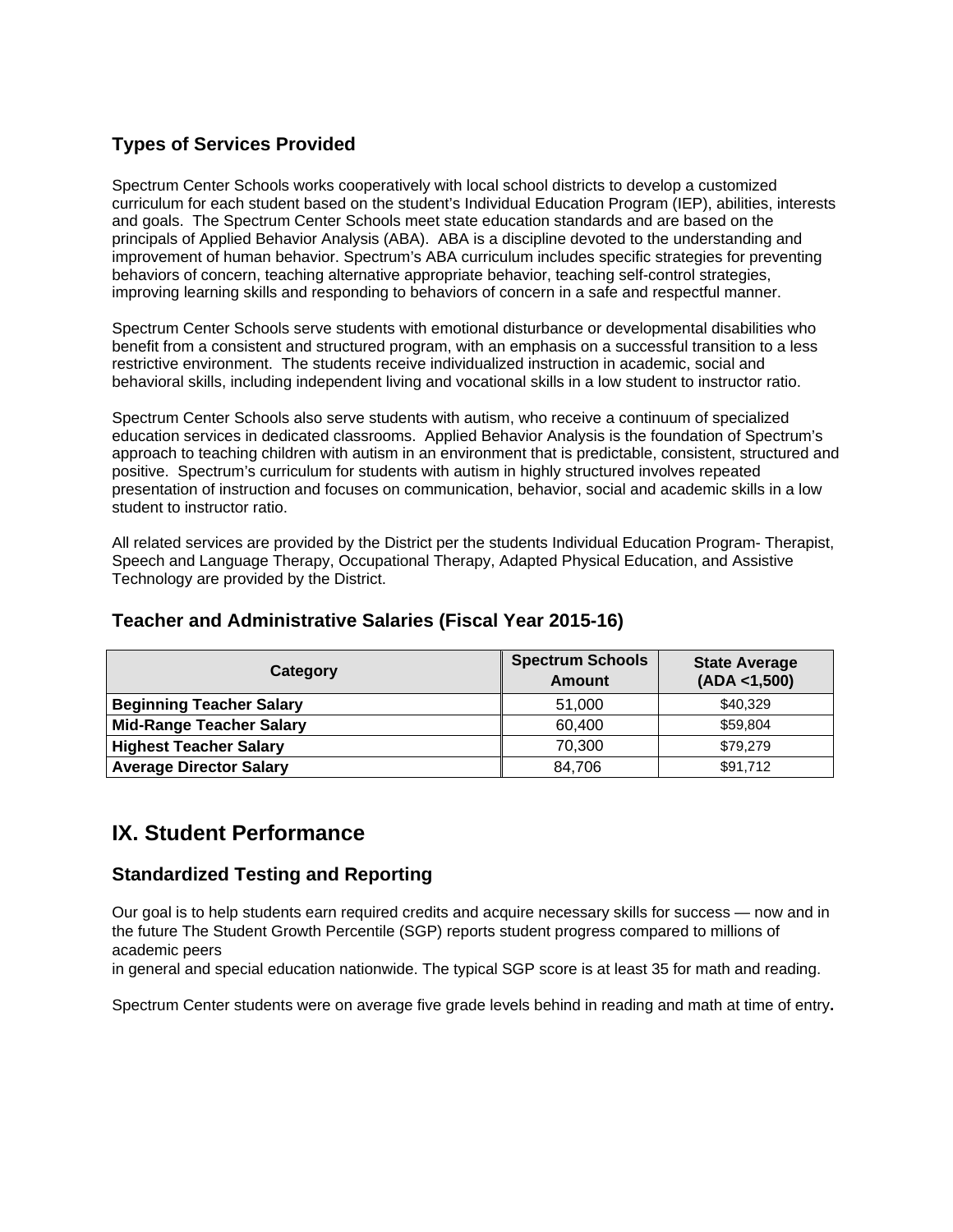

## **Individualized Education Program (IEP)**

All students enrolled at Spectrum are given an individualized program that is tailored to their unique skill levels and ensures that the accommodations necessary for their success are provided. Individualized Education Program (IEP) goals are written to target specific deficit areas based on present levels of performance. More than 90% of students make progress on IEP goals.

Spectrum measures progress toward completion of IEP goals and defines significant progress as meeting at least three out of four benchmarks in the chart below.



# **2015‐16 Improving Individual Goals**

# **X. Accountability**

## **California Department of Education Certification (CDE)**

The Spectrum Center Schools are all certified by the California Department of Education.

### **Schools Commission of the Western Association of Schools and Colleges Accreditation (WASC)**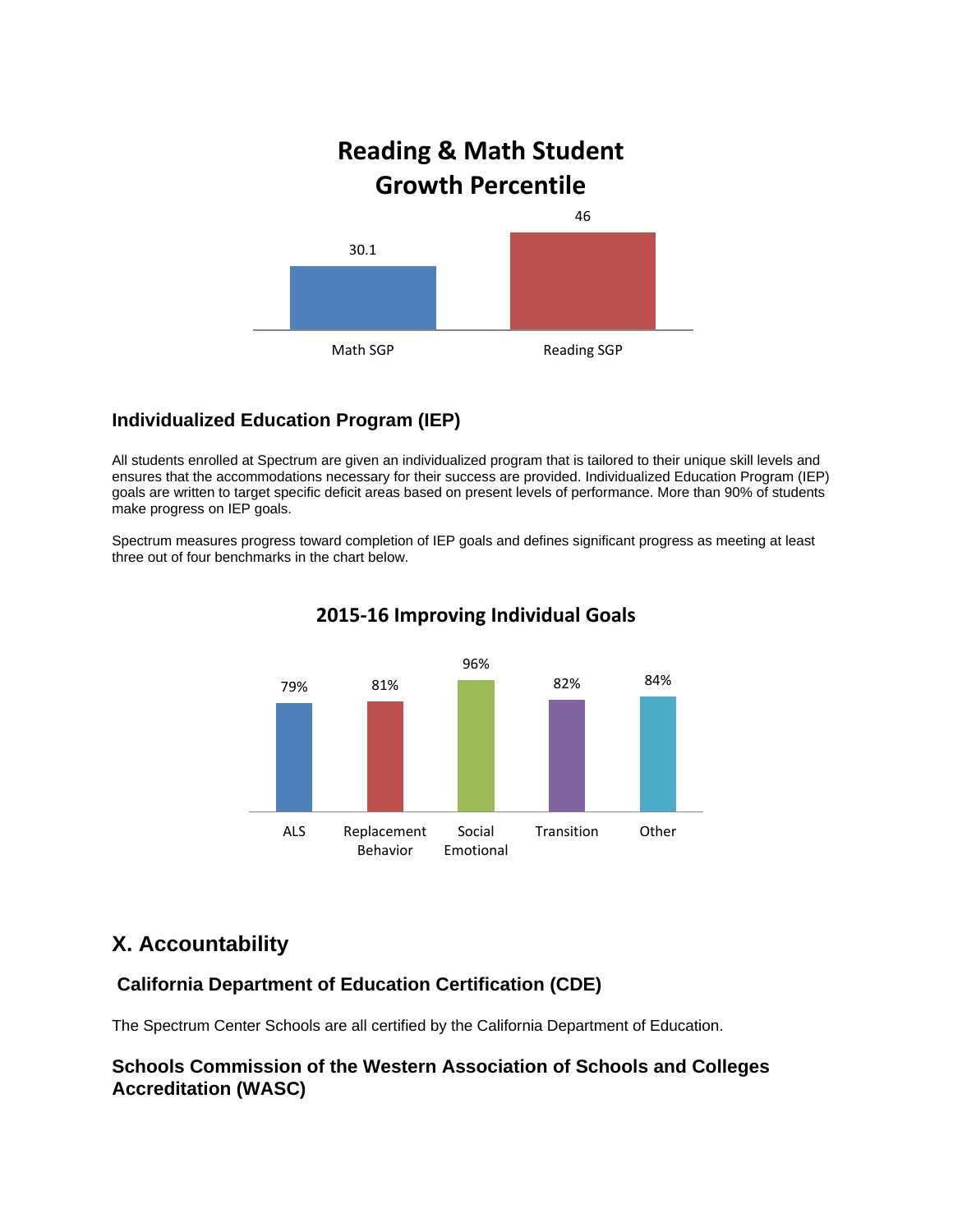The Spectrum Center Schools are all fully accredited by the Schools Commission of the Western Association of Schools and Colleges.

### **Academic Performance Index (API)**

The API is not applicable to Non Public Schools.

# **XI. Postsecondary Preparation**

### **Completion of High School Graduation Requirements**

Data is not shown when the number of students with data is ten or less to protect student privacy.

# **XII. Instructional Planning and Scheduling**

Spectrum Center Jurupa Elementary Campus offers teaching staff receive a stipend every year in order to help continue their education and other teaching staff have access Spectrum Center scholarships. All staff are required to complete a one-month training CD called BEST, which encompasses our Mission Statement, philosophies of teaching, strategies for supervision, ABA principles, data taking and safety in the classroom.

All of our staff are required to attend a three day training called Pro-ACT. This gives them the opportunity to learn positive behavioral management. Throughout the school year teaching staff receive trainings, when appropriate, in using Boardmaker, PECS, TEACCH, Token Economy Systems, and social skills strategies. Before the beginning of each school year, three to five days are designated as teacher training days. Staff receive the required trainings, such as: CPR, 1st aid, Hughes Bill, Incident Report writing, Emergency Preparedness, Bloodborne Pathogens, Student Supervision, FMLA/ Safety in the Workplace, and Universal Precautions. Spectrum Center Schools provide continual training as well as dedicated staff training days.

### **Teacher Training**

Sample Teacher Trainings: Improving Student outcomes through Data-based Decisions - IEP Goal Writing Teaching Plans Data Systems Graphing & Data Analysis Ensuring Proper Implementation of Teaching Plans by Classroom Staff

Direct Instruction –

Corrective Reading Decoding & Comprehension Spelling Through Morphographs Expressive Writing | & II Corrective Math Algebra

PBI Case Management Staff Supervision Training